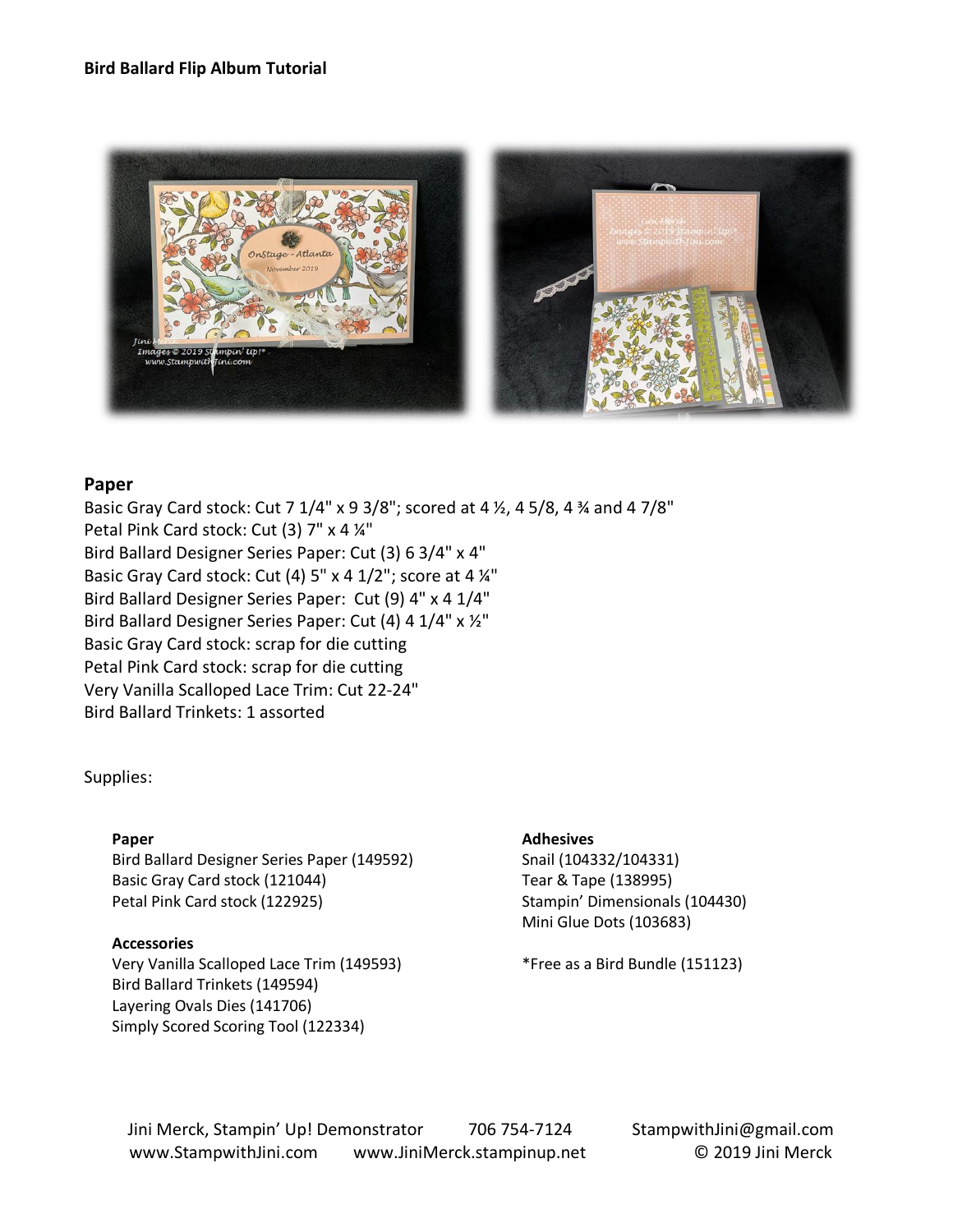# **Bird Ballard Flip Album Tutorial**

YouTube Tutorial Link: https://youtu.be/VT1H7PmuS2c

Assembly:

- 1. Score the cover for the album by placing the 9 3/8" side along the top the Simply Scored Board and score at 4  $\frac{1}{2}$ , 4 5/8, 4  $\frac{3}{4}$  and 4 7/8"
- 2. Using the Bone Folder fold on the first and fourth score line.
- 3. Score the pages at the 4 ¼" mark and use the Bone Folder to make the score lines sharp.
- 4. Add Tear & Tape adhesive in two strips along the length of the ¾" section on the pages. Repeat on the rest of the pages.
- 5. Adhere the first page to the bottom section of the cover by lining up the side and bottom edges with the cover.
- 6. Open the page and adhere the next page by lining it up with the  $\frac{3}{4}$ " section and lining up the side and bottom edges. Repeat for the remaining two pages.
- 7. Decide which of the Bird Ballard Designer Series Piece you would like on each page. Lay them out so that you have them in the order desired.
- 8. Begin adhere the Bird Ballard Designer Series Paper piece to the front side of the 4 pages.
- 9. Adhere the last piece onto the back cover lining it up against the ¾" card stock.
- 10. Adhere the Bird Ballard Designer Series Paper pieces to the back side of the 4 pages.
- 11. Add the ½" strips of Designer Series Paper to the ¾" area in between each page.
- 12. Repeat until all pages and strips are adhered.
- 13. Adhere the Petal Pink Card stock panel to the top section of the album.
- 14. And then adhere the Bird Ballard Designer Series Paper (polka dot side) to the Petal Pink layer.
- 15. To decorate the cover, begin with adding a bit of Snail Adhesive down the center of the back cover to catch your ribbon.
- 16. Add the Very Vanilla Scallop Edge Ribbon in the center. Leave enough length so that you can tie a bow. (You can tie the ribbon to make sure that you have enough if you would like and move it as needed on the snail. Do not trim your ribbon ends yet).